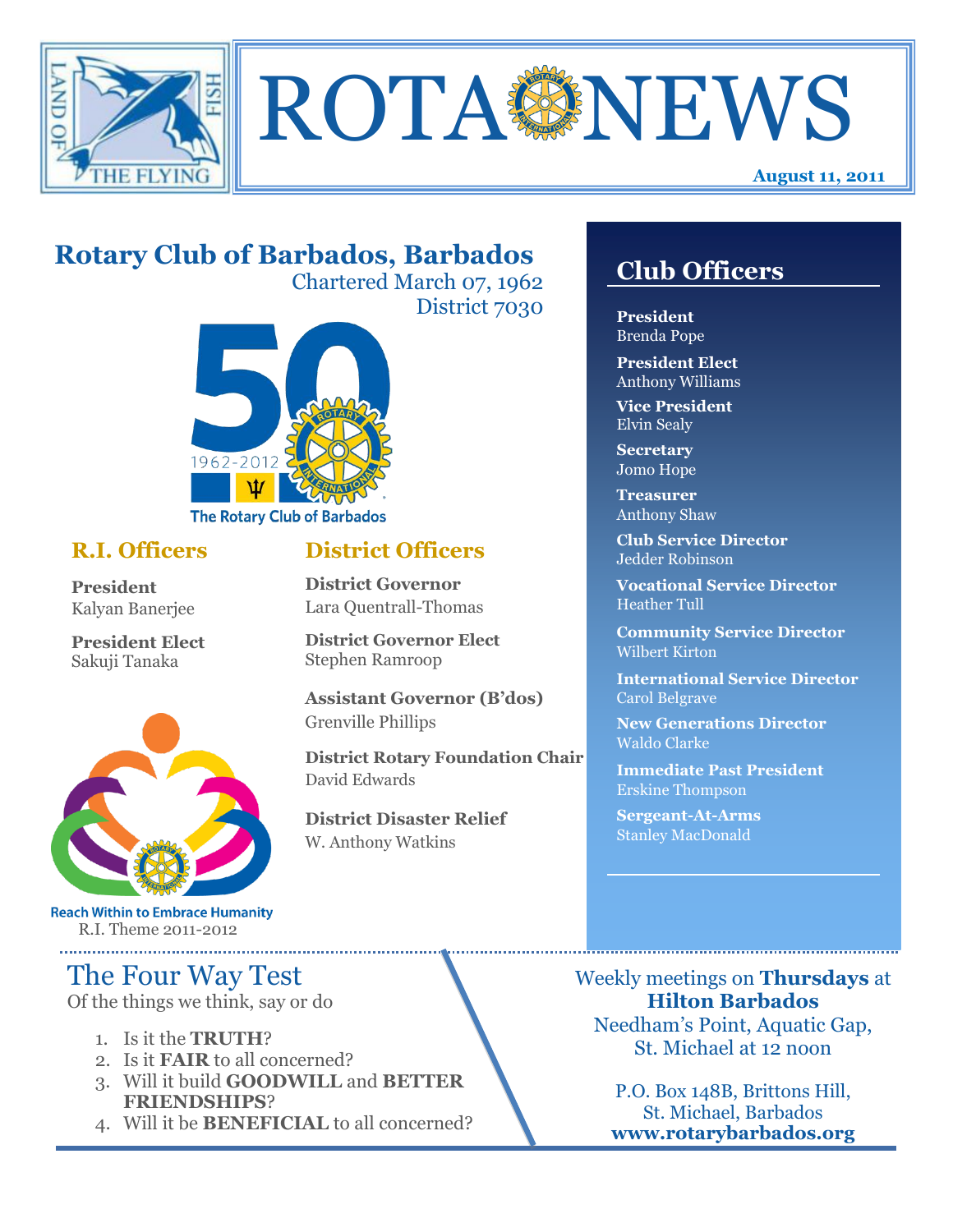### **RI President Kalyan Banerjee**

### **Monthly Message – August**

Aug 03, 2011

My dear brothers and sisters in Rotary,

There is an old saying in India: *"When you help your neighbor's boat across the water, you find that your own has reached the shore."* By helping others, we often find that we have helped ourselves as well.

Each of us came to Rotary to serve – and found the joys and satisfactions of friendship and fellowship. In August, the month we dedicate to membership and development, we focus on spreading the message of Rotary. By serving well, without hiding our Rotary light under the proverbial bushel, we find ourselves closer to our own goal: a stronger, more vibrant Rotary for generations to come.

Public image and membership go hand in hand. Too many people – intelligent, educated, involved people – simply have no idea what Rotary is. This is something we need to confront. We have heard again and again about communities where, despite all the good work that Rotary clubs do, many people are unaware that those clubs even exist. This is not the way forward for our organization.

Serving well is the essential first step  $-$  but it is only the beginning. We have to raise our profile with all the tools that are available to us, and there are more tools today than there ever were. We have to use social media such as Twitter and Facebook, and we have to be sure our clubs have an online presence. Having a website is not enough; it must be up to date, it must be appealing, it must reflect the work we are doing. And it must offer a way for prospective members, once they see what we do and become interested, to take the next step.

Rotary has so much to offer. It is up to us to let others know what a fantastic organization we have, and to show people how they can integrate Rotary into their lives. Service does require time, and time is something nobody has enough of these days. So we need to ensure that all the time we spend with Rotary is worthwhile – that it is rewarding and never wasted. When we reach within ourselves and our clubs, when we learn what we are capable of and harness that power, we will elevate our communities as never before – and elevate Rotary as well.

Kalyan Banerjee **President, Rotary International** 

### **Rotary Combating the Spread of Malaria**



Every 45 seconds, a child dies from malaria. But with effective, low-cost tools, Rotary and the international community is making a difference. Rotarians are helping bring an end to malaria deaths as part of the disease prevention and treatment area of focus.

A project supported by a Rotary Foundation Global Grant is giving children in Yirimadjo, Mali, hope for a malaria-free future.

*Photo courtesy of Project Muso Ladamunen*  Source: [http://www.rotary.org](http://www.rotary.org/)



*President Brenda is seen here with children at the Rotary mini-olympics programme*

## **Meeting Details**

At our Fellowship Meeting held on Thursday, August  $4^{\text{th}}$ , 2011.

#### Sgt-at-Arms: **PP Roger Smith**

|  | Fines | \$277.00 |
|--|-------|----------|
|--|-------|----------|

- Raffles \$74.00
- Attendance 48%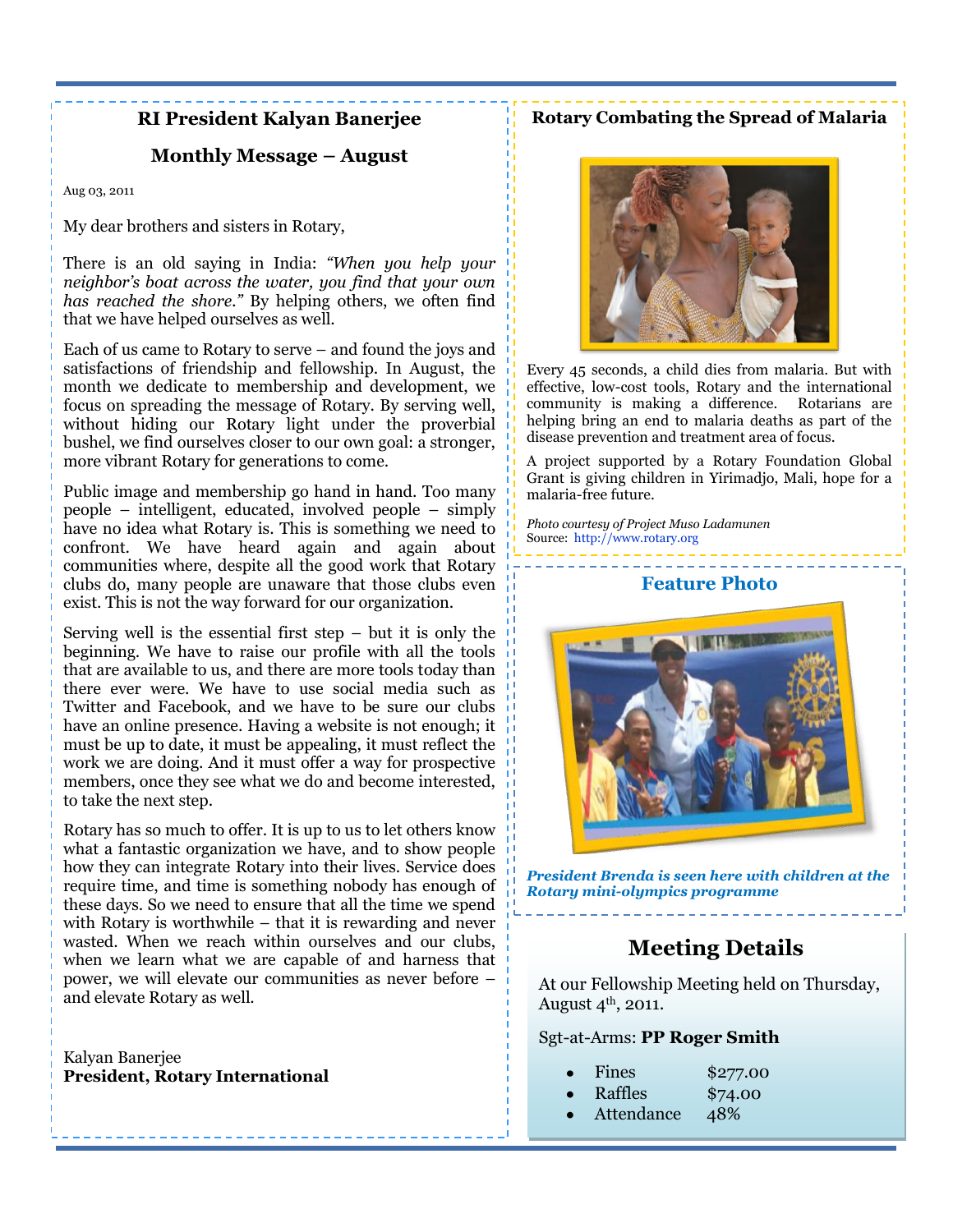### **INVITATION TO PLANTATION LIME**



You are invited to ... an RCOB fellowship "Plantation Lime"



Date: Saturday, August 20, 2011 Place: Maynards Plantation, St Peter (Home of PDG David & Donna) Time: 3:30 p.m. - til after dark

Lots of Good "Ole Time" Bajan Fun and Food Bring the entire family - kids, grand-kids, and those in-between!

*A Fish cakes & Bakes* **A** Porkers :Pone \* Hamburgers & Hotdogs \*Lemonade and Kool-Aid

\*BYOB (alcohol & pop)



\* Tractor and cart rides (for the little ones) *No Sit in (or drive) a caterpill* (for the big ones!) ☆ Slam a dom, play cards or just "lick yuh mout

#### **Rotary's Areas of Focus**

Rotary clubs serve communities around the world, each with unique concerns and needs. Rotarians have continually adapted and improved the way they respond to those needs, taking on a broad range of service projects. The most successful and sustainable Rotary service tends to fall within one of the following six areas:

- *Peace and conflict prevention/resolution*
- *Disease prevention and treatment*
- *Water and sanitation*
- *Maternal and child health*
- *Basic education and literacy*
- *Economic and community development*

#### *AUGUST*

#### *MEMBERSHIP OUTREACH MONTH*

*Rotary Club of Barbados celebrates membership outreach month during this month, members are specially invited to bring guests and prospective Rotarians to the meetings on the 18th and 25th August, 2011 where there will be guest speakers.*